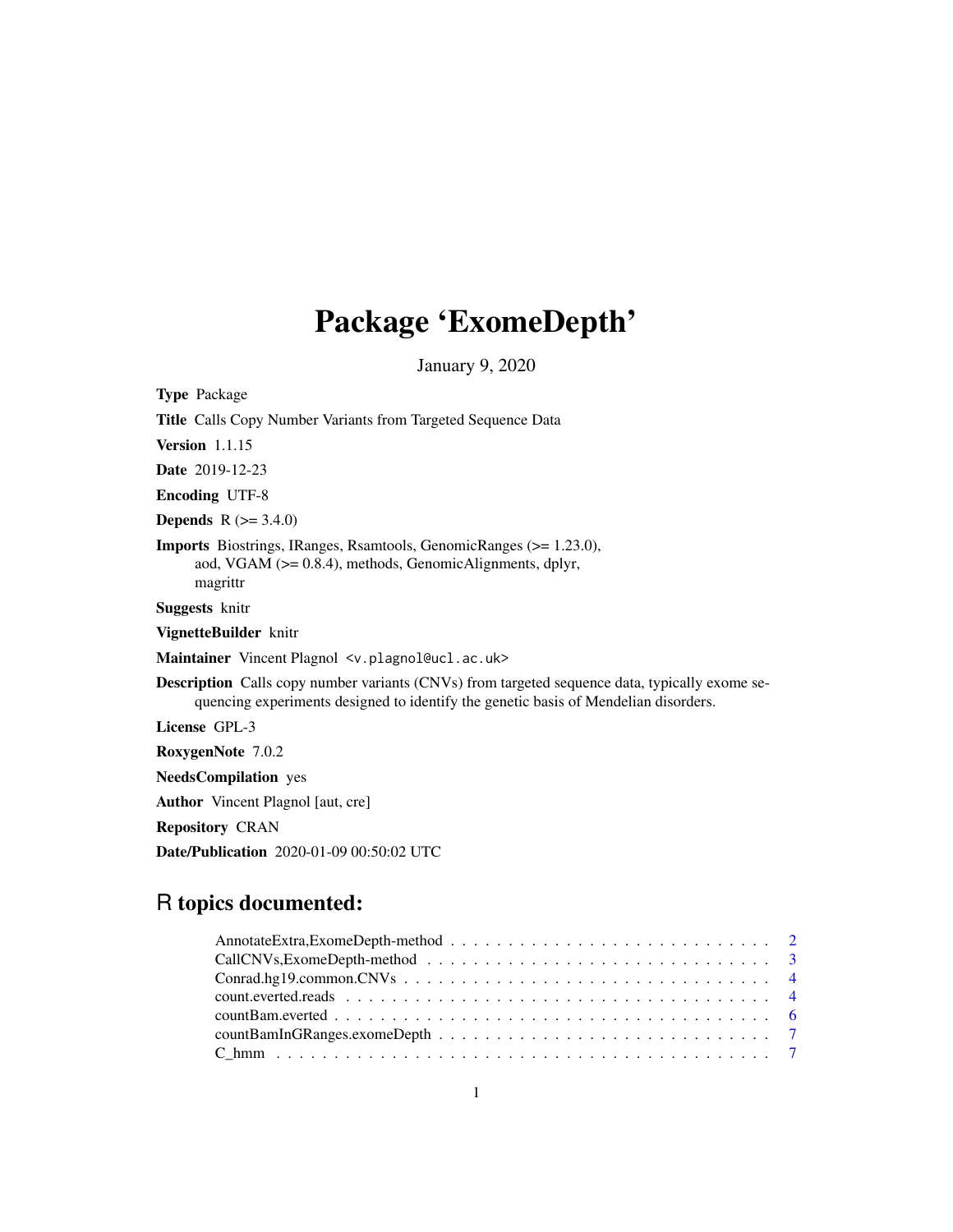<span id="page-1-0"></span>

|       | $initialize, ExomeDepth-method \dots \dots \dots \dots \dots \dots \dots \dots \dots \dots \dots \dots \dots \dots \dots \dots \dots \dots$ |    |
|-------|---------------------------------------------------------------------------------------------------------------------------------------------|----|
|       |                                                                                                                                             |    |
|       |                                                                                                                                             |    |
|       |                                                                                                                                             |    |
|       |                                                                                                                                             |    |
|       |                                                                                                                                             |    |
|       |                                                                                                                                             |    |
|       |                                                                                                                                             |    |
| Index |                                                                                                                                             | 21 |

AnnotateExtra,ExomeDepth-method *AnnotateExtra*

# Description

Add annotations to a ExomeDepth object.

#### Usage

```
## S4 method for signature 'ExomeDepth'
AnnotateExtra(x, reference.annotation, min.overlap = 0.5, column.name)
```
#### Arguments

| $\mathsf{x}$         | An ExomeDepth object.                                                                                                                                                |
|----------------------|----------------------------------------------------------------------------------------------------------------------------------------------------------------------|
| reference.annotation |                                                                                                                                                                      |
|                      | The list of reference annotations in GRanges format.                                                                                                                 |
| min.overlap          | Numeric, defaults to 0.5. This defines the minimum fraction of the CNV call<br>that is covered by the reference call to declare that there is a significant overlap. |
| column.name          | The name of the column used to store the overlap (in the slot CNV.calls).                                                                                            |

#### Details

This function takes annotations in the GRanges format and adds these to the CNV calls in the ExomeDepth object. Note that a recent version of GenomicRanges (> 1.8.10) is required. Otherwise the function will return a warning and not update the ExomeDepth object.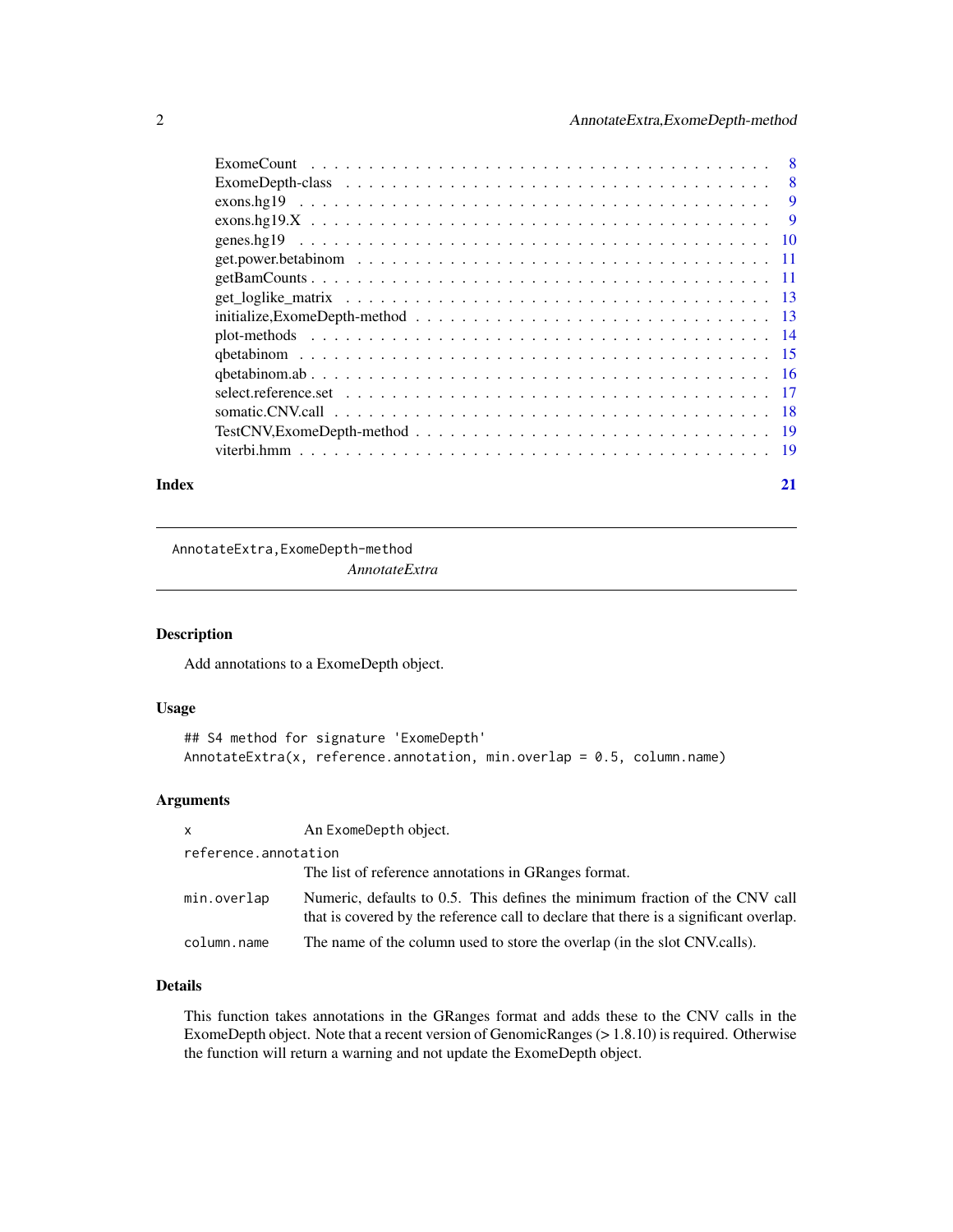# <span id="page-2-0"></span>Value

An ExomeDepth object with the relevant annotations added to the CNVcalls slot.

CallCNVs,ExomeDepth-method *CallCNVs*

# Description

Call CNV data from an ExomeDepth object.

# Usage

```
## S4 method for signature 'ExomeDepth'
CallCNVs(
  x,
 chromosome,
 start,
 end,
 name,
  transition.probability = 1e-04,
  expected.CNV.length = 50000
\mathcal{L}
```
# Arguments

| x                      | An ExomeDepth object                                                                                                                                                                                        |  |
|------------------------|-------------------------------------------------------------------------------------------------------------------------------------------------------------------------------------------------------------|--|
| chromosome             | Chromosome information for each exon (factor).                                                                                                                                                              |  |
| start                  | Start (physical position) of each exon (numeric, must have the same length as<br>the chromosome argument).                                                                                                  |  |
| end                    | End (physical position) of each exome (numeric, must have the same length as<br>the chromosome argument).                                                                                                   |  |
| name                   | Name of each exon (character or factor).                                                                                                                                                                    |  |
| transition.probability |                                                                                                                                                                                                             |  |
|                        | Transition probability of the hidden Markov Chain from the normal copy num-<br>ber state to either a deletion or a duplication. The default $(0.0001)$ expect ap-<br>proximately 20 CNVs genome-wide.       |  |
| expected.CNV.length    |                                                                                                                                                                                                             |  |
|                        | The expectation for the length of a CNV. This value factors into the Viterbi<br>algorithm that is used to compte the transition from one state to the next, which<br>depends on the distance between exons. |  |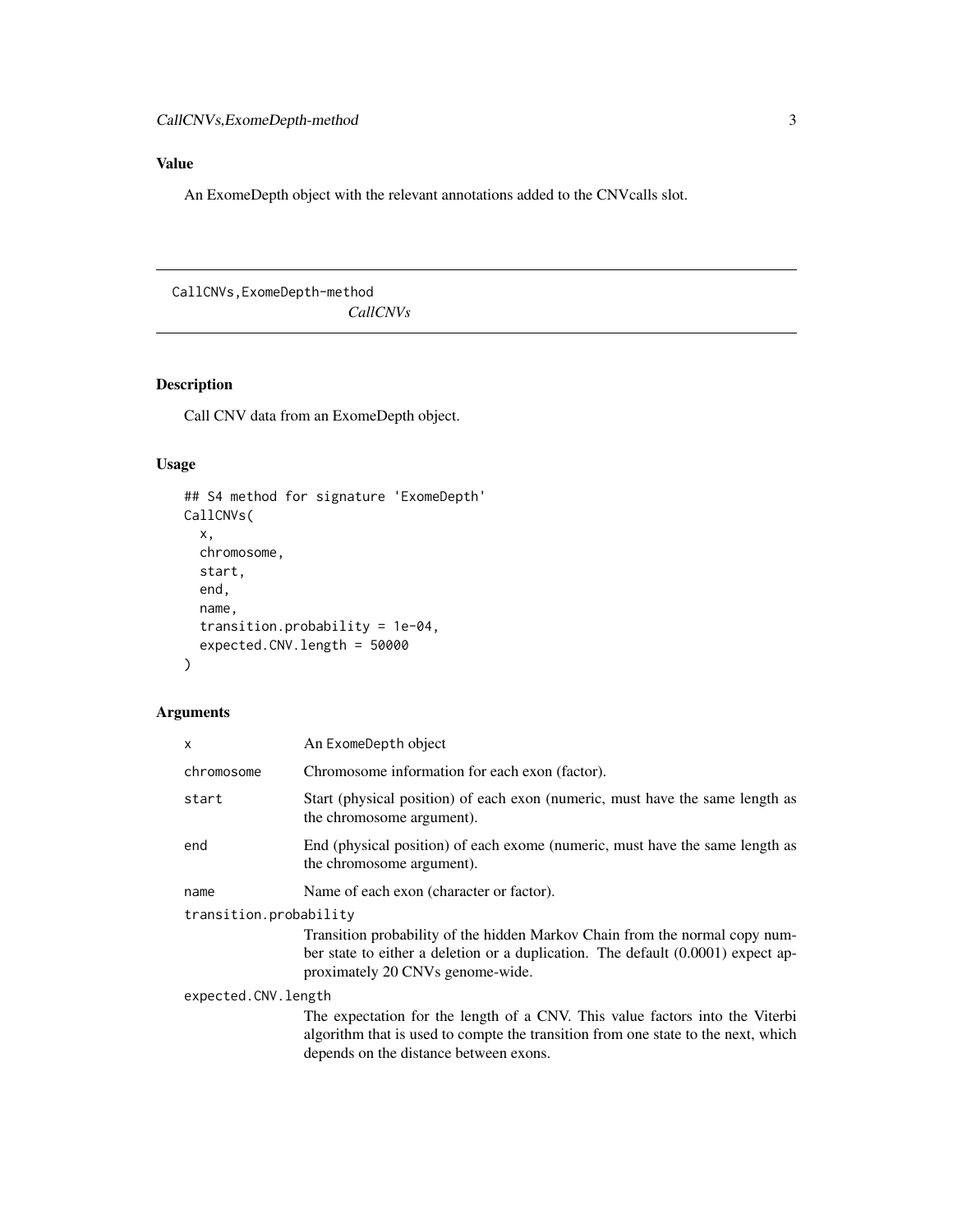#### <span id="page-3-0"></span>Details

The function must be called on an ExomeDepth object. Likelihood data must have been precomputed which should have been done by default when the ExomeDepth object was created.

This function fits a hidden Markov model to the read depth data with three hidden states (normal, deletion, duplication).

#### Value

The same ExomeDepth object provided as input but with the slot CNVcalls containing a data frame with the output of the calling.

Conrad.hg19.common.CNVs

*Conrad et al common CNVs*

#### Description

Positions of common CNV calls (detected in a panel of 42 sample) from the Conrad et al paper (Nature 2010). This is build hg19 of the human genome.

#### Format

A data frame with common CNV calls.

#### Source

Conrad et al, Origins and functional impact of copy number variation in the human genome, Nature 2010

count.everted.reads *Count the number of everted reads for a set of BAM files.*

#### Description

This is the ExomeDepth high level function that takes a GenomicRanges object, a list of indexed/sorted BAM files, and compute the number of everted reads in each of the defined bins.

#### Usage

```
count.everted.reads(
  bed.frame = NULL,
 bed.file = NULL,
 bam.files,
  index.files = bam.files,
 minmapq = 20,
  include.chr = FALSE
)
```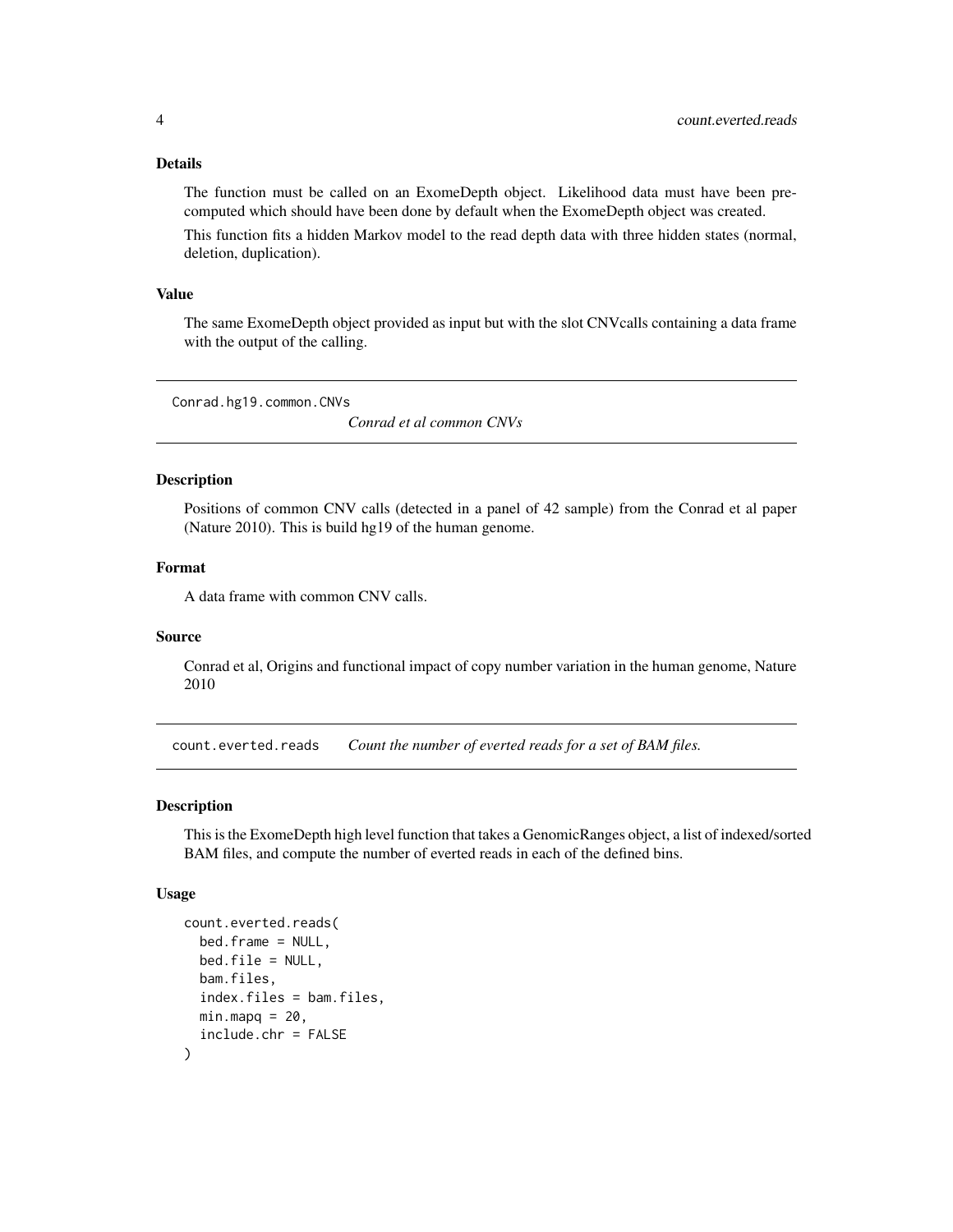#### **Arguments**

| bed.frame   | data. frame containing the definition of the regions. The first three columns<br>must be chromosome, start, end.                                                                                                                                                                       |
|-------------|----------------------------------------------------------------------------------------------------------------------------------------------------------------------------------------------------------------------------------------------------------------------------------------|
| bed.file    | character file name. Target BED file with the definition of the regions. This<br>file will only be used if no bed.frame argument is provided. No headers are<br>assumed so remove them if they exist. Either a bed. file or a bed. frame must be<br>provided for this function to run. |
| bam.files   | character, list of BAM files to extract read count data from.                                                                                                                                                                                                                          |
| index.files | Optional character argument with the list of indexes for the BAM files, without<br>the '.bai' suffix. If the indexes are simply obtained by adding .bai to the BAM<br>files, this argument does not need to be specified.                                                              |
| min.mapq    | numeric, minimum mapping quality to include a read.                                                                                                                                                                                                                                    |
| include.chr | logical, if set to TRUE, this function will add the string 'chr' to the chromo-<br>some names of the target BED file.                                                                                                                                                                  |

#### Details

Everted reads are characteristic of the presence of duplications in a BAM files. This routine will parse a BAM files and the suggested use is to provide relatively large bins (for example gene based, and ExomeDepth has a genes.hg19 object that is appropriate for this) to flag the genes that contain such reads suggestive of a duplication. A manual check of the data using IGV is recommended to confirm that these reads are all located in the same DNA region, which would confirm the presence of a copy number variant.

# Value

A data frame that contains the region and the number of identified reads in each bin.

#### Note

This function calls a lower level function called XXX that works on each single BAM file.

#### References

Computational methods for discovering structural variation with next-generation sequencing, Medvedev P, Stanciu M, Brudno M., Nature Methods 2009

#### See Also

getBAMCounts

#### Examples

```
## Not run: test <- count.everted.reads (bed.frame = genes.hg19,
 bed.file = NULL,
 bam.files = bam.files,
 minmapq = 20,
```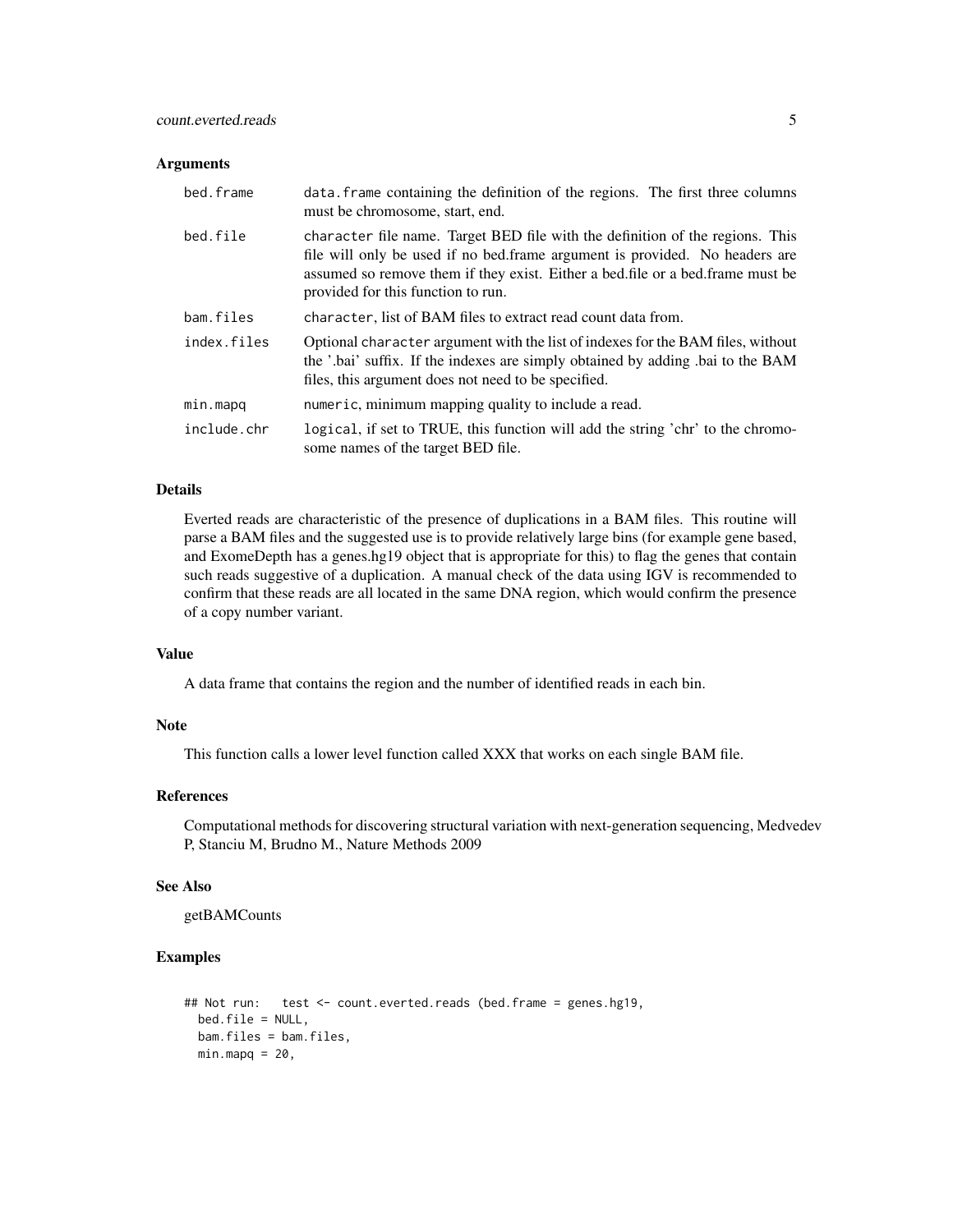```
include.chr = FALSE)
```

```
## End(Not run)
```
countBam.everted *Counts everted reads from a single BAM file*

#### Description

This is a utility function that is called by the higher level count.everted.reads. It processes each BAM file individually to generate the count data.

#### Usage

```
countBam.everted(bam.file, granges, index = bam.file, min.mapq = 1)
```
#### Arguments

| bam.file | BAM file that needs to be parsed                                                                     |
|----------|------------------------------------------------------------------------------------------------------|
| granges  | Genomic Ranges object with the location of the bins for which we want to count<br>the everted reads. |
| index    | Index for the BAM files.                                                                             |
| min.mapq | Minimum mapping quality to include reads.                                                            |

#### Details

Most users will not use this function, and it will only be called by the higher level count.everted.reads. Nevertheless it may be useful on its own in some cases.

#### Value

A list with the number of reads in each bin.

#### See Also

count.everted.reads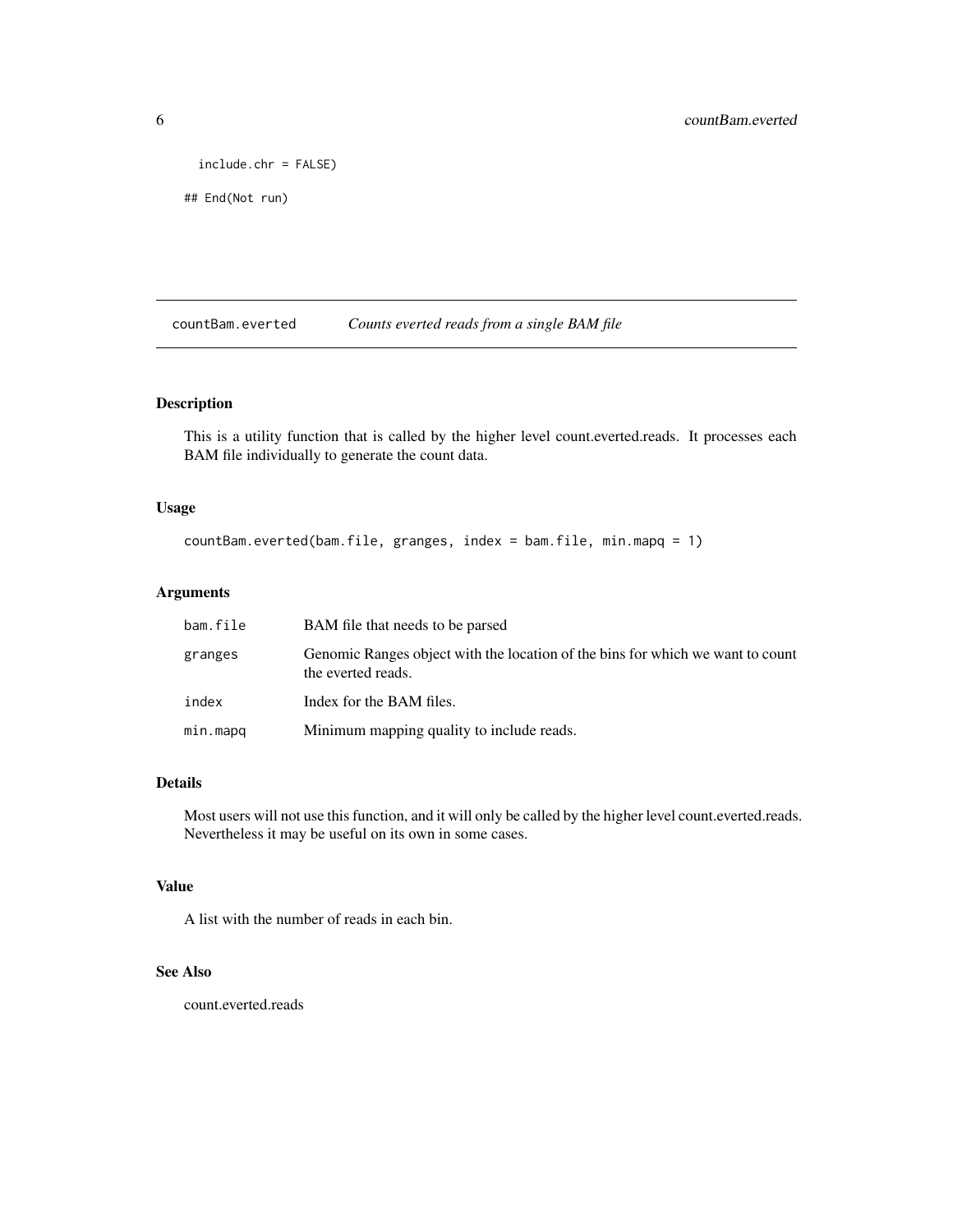<span id="page-6-0"></span>countBamInGRanges.exomeDepth

*Compute read count data from BAM files.*

#### Description

Parses a BAM file and count reads that are located within a target region defined by a GenomicRanges object.

#### Usage

```
countBamInGRanges.exomeDepth(
  bam.file,
  index = bam.file,
  granges,
  minmapq = 1,
  read.width = 1
\mathcal{L}
```
# Arguments

| bam.file   | BAM file to be parsed                                                                                                                                                          |
|------------|--------------------------------------------------------------------------------------------------------------------------------------------------------------------------------|
| index      | Index of the BAM file, without the '.bai' suffix.                                                                                                                              |
| granges    | Genomic ranges object defining the bins                                                                                                                                        |
| min.mapq   | Minimum read mapping quality (Phred scaled).                                                                                                                                   |
| read.width | For single end reads, an estimate of the frament size. For paired reads, the<br>fragment size can be directly computed from the paired alignment and this value<br>is ignored. |

#### Details

Largely derived from its equivalent function in the exomeCopy package.

#### Value

A GRanges object with count data.

C\_hmm *C\_hmm*

# Description

Implements the hidden Markov Model using a C routine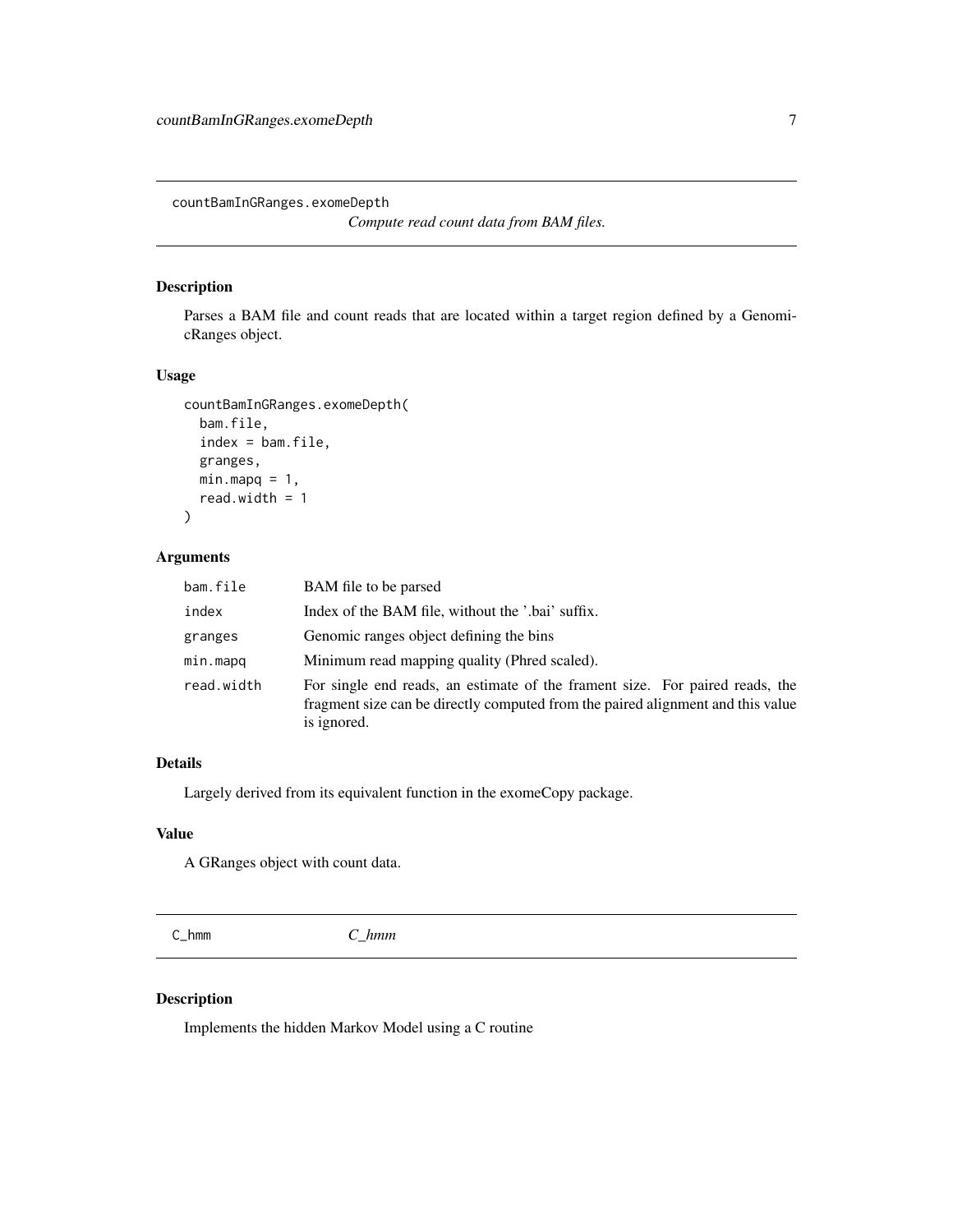<span id="page-7-0"></span>

#### Description

An example dataset of 4 exome samples, chromosome 1 only.

#### Format

A data frame with 25592 observations on the following 9 variables:

- chromosome, Character vector with chromosome names (only chromosome 1 in that case)
- start, start of exons
- end, end of exons
- exons, character name of exons
- camfid.032KA\_sorted\_unique.bam
- camfid.033ahw\_sorted\_unique.bam
- camfid.034pc\_sorted\_unique.bam
- camfid.035if\_sorted\_unique.bam
- GC, a numeric vector with the GC content

#### Source

Dataset generated in collaboration with Sergey Nejentsev, University of Cambridge.

ExomeDepth-class *Class* ExomeDepth

#### Description

A class to hold the read count data that is used by ExomeDepth to call CNVs.

#### Objects from the Class

Objects can be created by calls of the form new ("ExomeDepth", data = NULL, test, reference, formula = 'cbind(test,reference) ~ 1',subset.for.speed = NULL). data is optional and is only used if the formula argument refers to covariates (in which case these covariates must be included in the data frame). test and reference refer to the read count data for the test and reference samples. Creating a ExomeDepth object will automatically fit the beta-binomial model (using routines from the aod package) and compute the likelihood for the three copy number states (normal, deletion and duplication).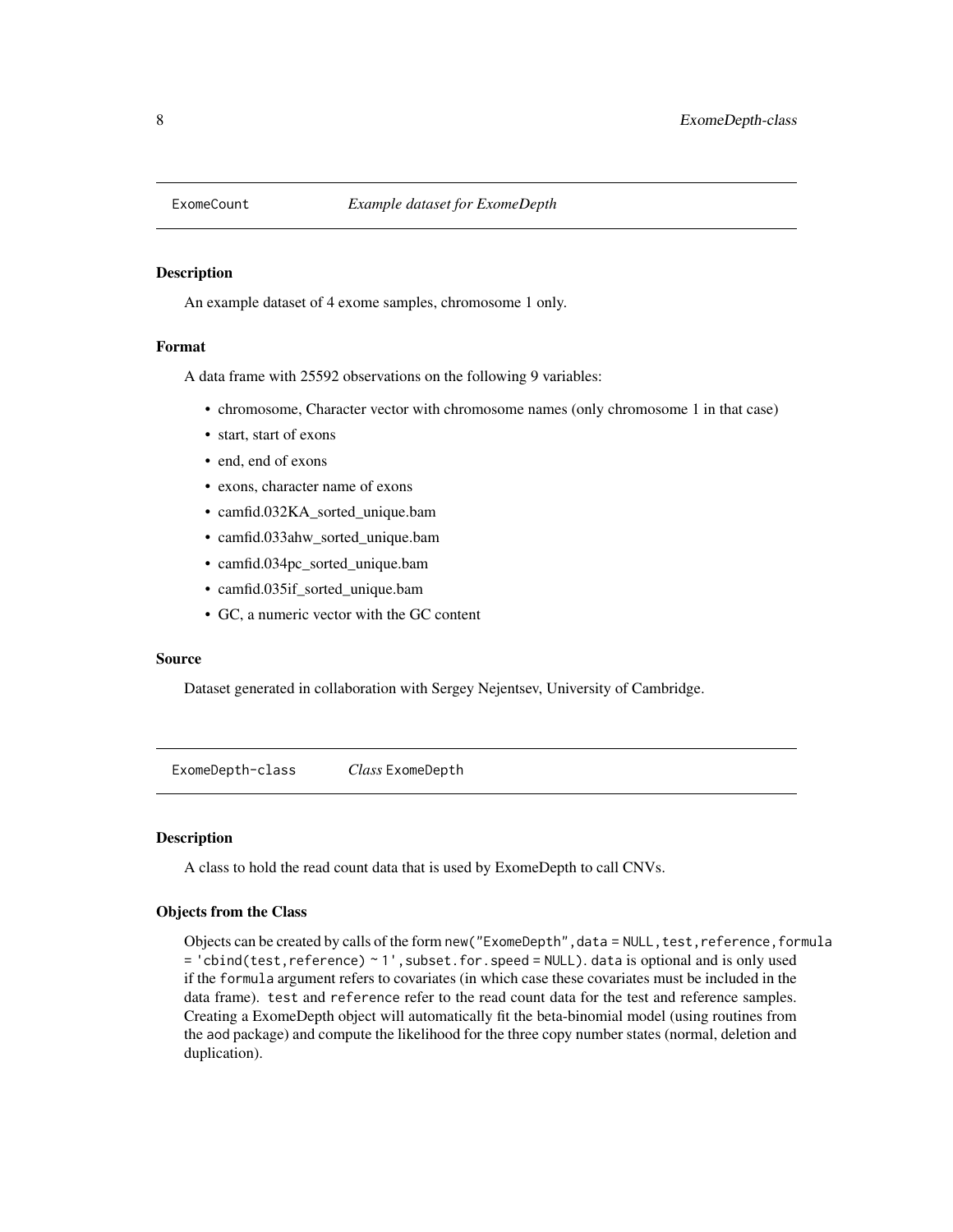#### <span id="page-8-0"></span>exons.hg19 9

#### References

A robust model for read count data in exome sequencing experiments and implications for copy number variant calling, Plagnol et al 2012

#### See Also

?select.reference.set ?CallCNVs

#### Examples

```
showClass("ExomeDepth")
```
exons.hg19 *Positions of exons on build hg19 of the human genome*

#### Description

Exon position extracted from the ensembl database version 71.

#### Format

A data frame with 192,379 observations on the following 4 variables:

- chromosome, a factor with levels 1, 2 3 4, 5 6 7 8 9, 10 11 12 13 14 15 16 17 18 19 2 20 21 22
- start a numeric vector
- end a numeric vector
- name A character vector of names for the exon(s)

#### Source

Ensemble database version 71.

| exons.hg19.X | Positions of exons on build hg19 of the human genome and on chro- |
|--------------|-------------------------------------------------------------------|
|              | mosome X                                                          |

#### Description

Exon position extracted from the ensembl database version 61 and on chromosome X only.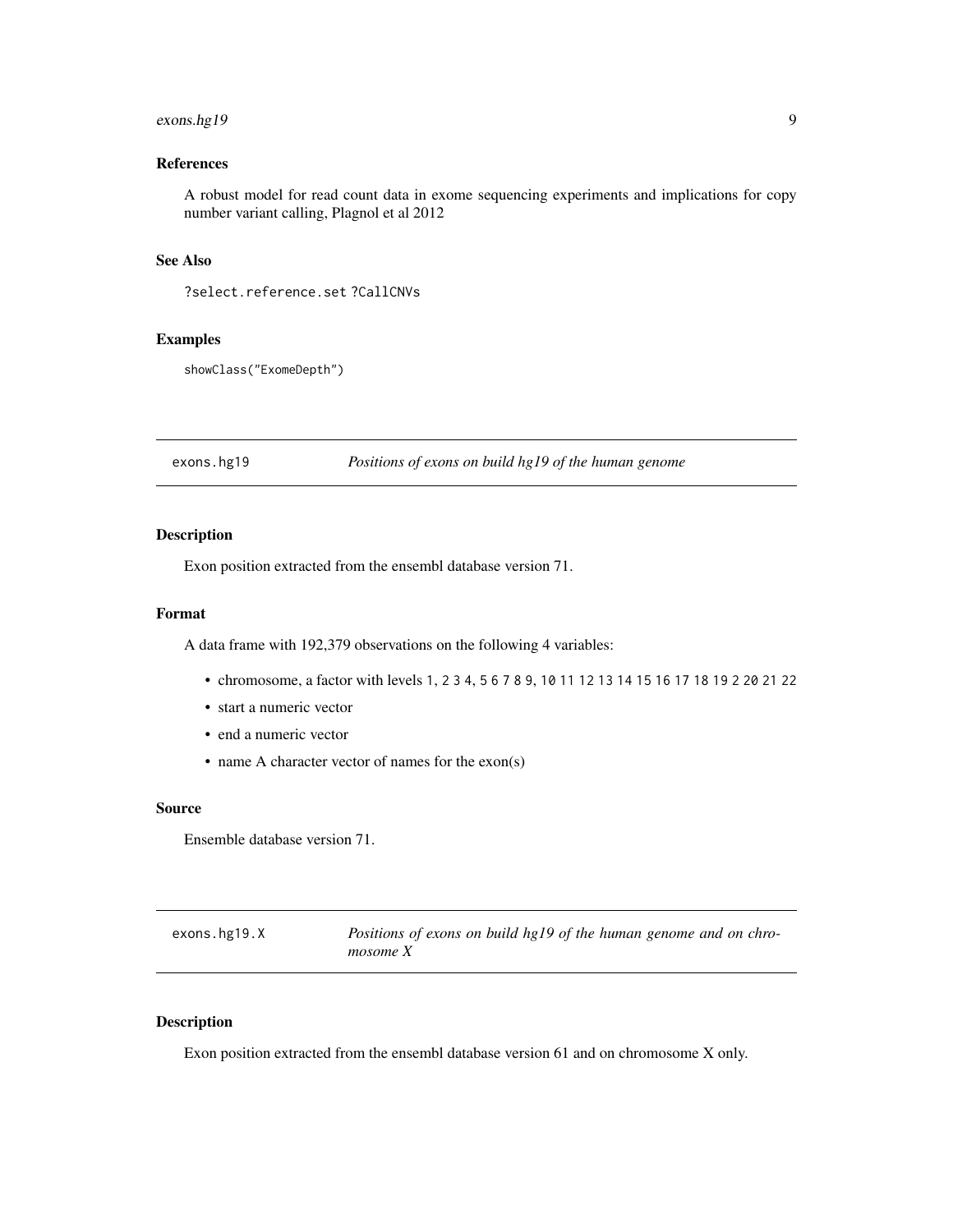# Format

A data frame of exons with the following 4 variables:

- chromosome, a factor with levels X, Y.
- start Numeric.
- end Numeric.
- name Character names for the exons.

#### Source

Ensemble database version 71.

#### genes.hg19 *Positions of genes on build hg19 of the human genome*

#### Description

Exon position extracted from the ensembl database version 71.

#### Format

A data frame with 18,033 observations on the following 4 variables:

- chromosome, a factor with levels 1, 2 3 4, 5 6 7 8 9, 10 11 12 13 14 15 16 17 18 19 2 20 21 22
- start a numeric vector
- end a numeric vector
- name A character vector of names for the exon(s)

#### Source

Ensemble database version 71.

<span id="page-9-0"></span>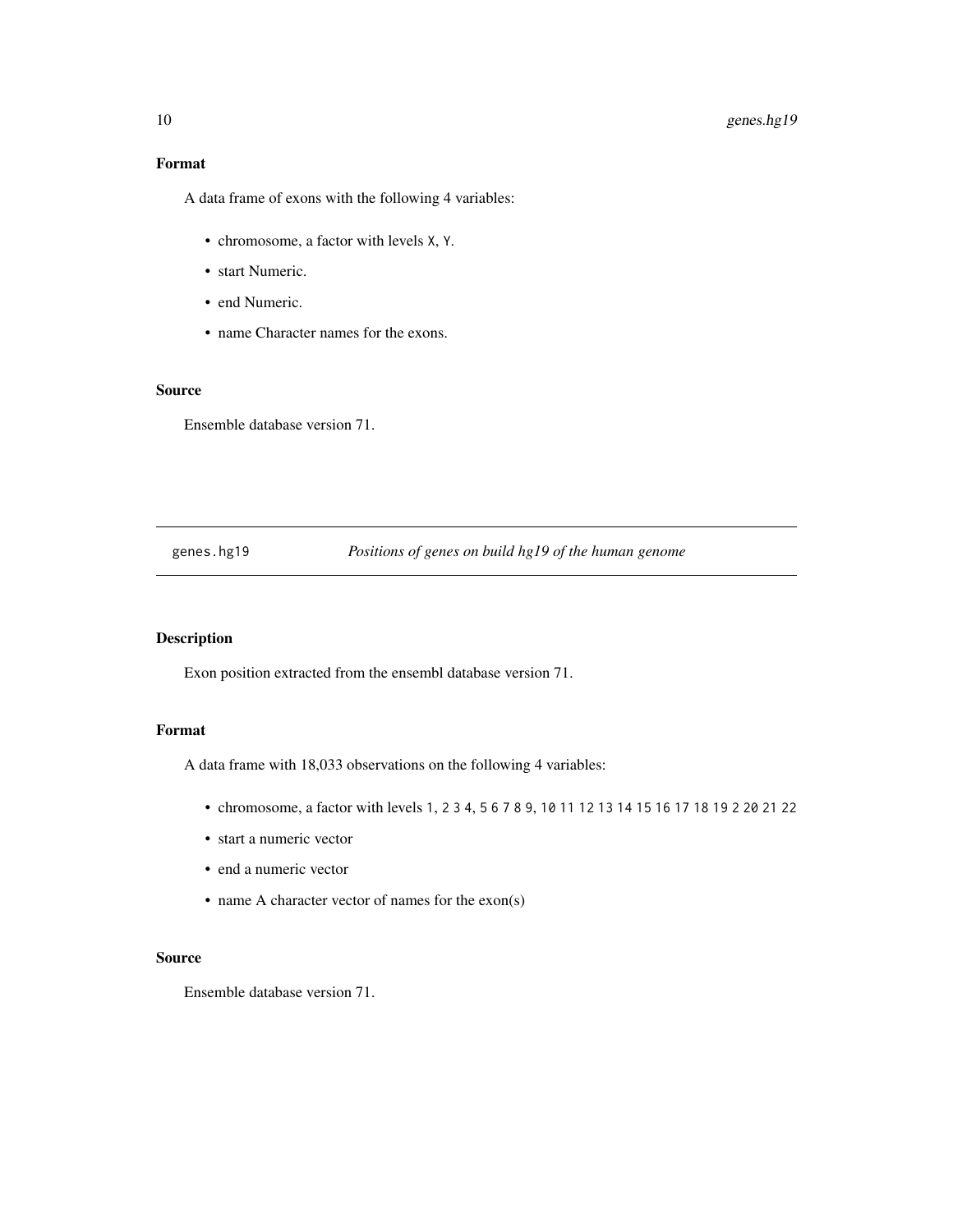<span id="page-10-0"></span>get.power.betabinom *Estimate the power to compare two beta-binomial distributions.*

# Description

A power study useful in the context of ExomeDepth.

#### Usage

```
get.power.betabinom(
  size,
 my.phi,
 my.p,
 my.alt.p,
  theory = FALSE,
  frequentist = FALSE,
  limit = FALSE
)
```
# Arguments

| size        | Number of samples from the beta-binomial distribution.                                 |
|-------------|----------------------------------------------------------------------------------------|
| my.phi      | Over-dispersion parameter.                                                             |
| my.p        | Expected p under the null.                                                             |
| my.alt.p    | Expected p under the alternative.                                                      |
| theory      | logical, should a theoretical limit (large sample size) be used? Defaults to<br>FALSE. |
| frequentist | logical, should a frequentist version be used? Defaults to FALSE.                      |
| limit       | logical, should another large sample size limit be used? Defaults to FALSE.            |

#### Value

An expected Bayes factor.

getBamCounts *Get count data for multiple exomes*

# Description

Essentially a wrapper for the accessory function countBamInGRanges which only considers a single BAM file at a time.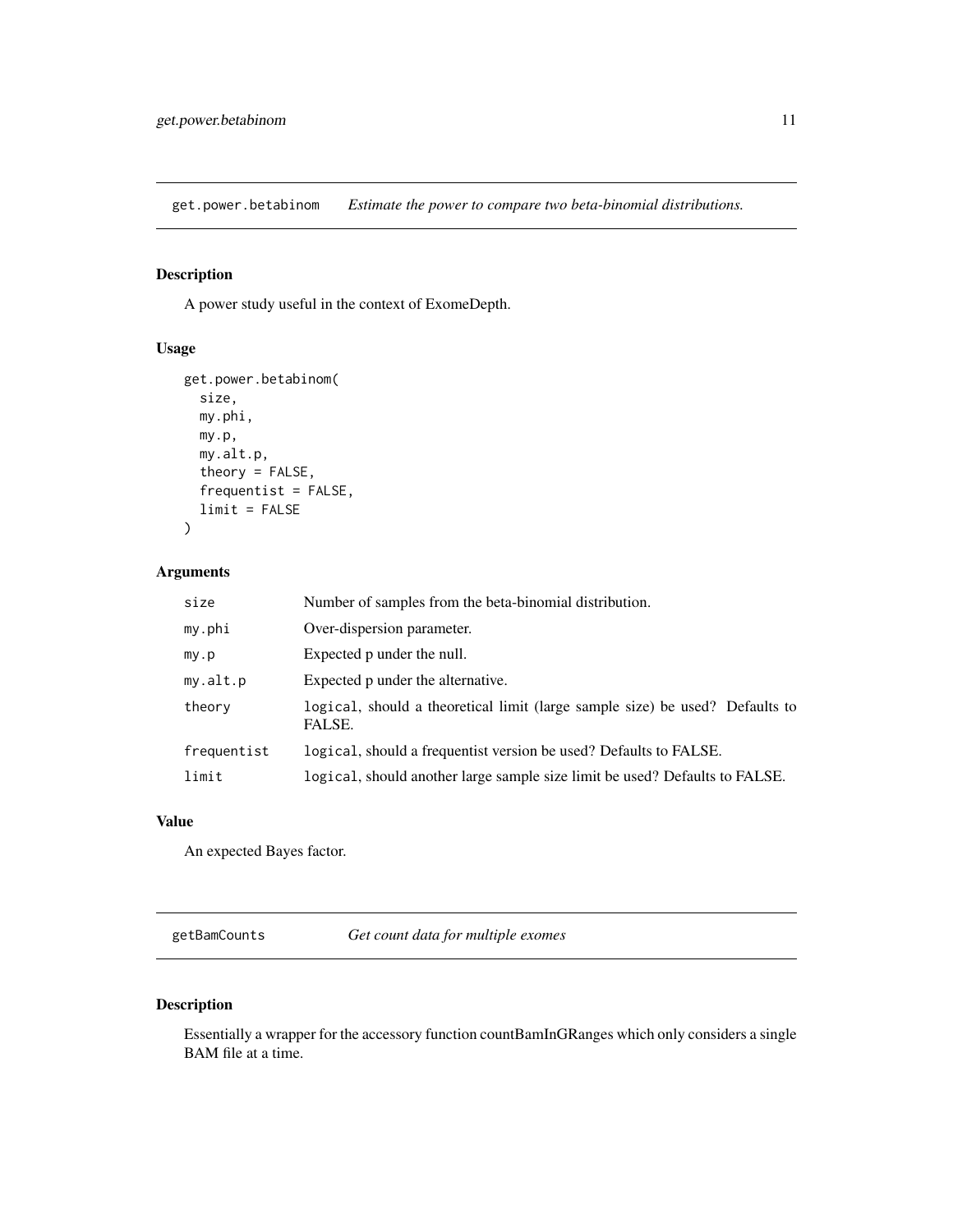# Usage

```
getBamCounts(
 bed.frame = NULL,
 bed.file = NULL,
 bam.files,
  index.files = bam.files,
 minmapq = 20,
 read.width = 300,
 include.chr = FALSE,
 referenceFasta = NULL
)
```
# Arguments

| bed.frame      | data. Frame containing the definition of the regions. The first three columns<br>must be chromosome, start, end.                                                                                                                                                                     |
|----------------|--------------------------------------------------------------------------------------------------------------------------------------------------------------------------------------------------------------------------------------------------------------------------------------|
| bed.file       | character file name. Target BED file with the definition of the regions. This<br>file will only be used if no bed.frame argument is provided. No headers are<br>assumed so remove them if they exist. Either a bed.file or a bed.frame must be<br>provided for this function to run. |
| bam.files      | character, list of BAM files to extract read count data from.                                                                                                                                                                                                                        |
| index.files    | Optional character argument with the list of indexes for the BAM files, without<br>the '.bai' suffix. If the indexes are simply obtained by adding .bai to the BAM<br>files, this argument does not need to be specified.                                                            |
| min.mapq       | numeric, minimum mapping quality to include a read.                                                                                                                                                                                                                                  |
| read.width     | numeric, maximum distance between the side of the target region and the mid-<br>dle of the paired read to include the paired read into that region.                                                                                                                                  |
| include.chr    | logical, if set to TRUE, this function will add the string 'chr' to the chromo-<br>some names of the target BED file.                                                                                                                                                                |
| referenceFasta | character, file name for the reference genome in fasta format. If available, GC<br>content will be computed and added to the output.                                                                                                                                                 |

#### Details

This function is largely a copy of a similar one available in the exomeCopy package.

#### Value

A GenomicRanges object that stores the read count data for the BAM files listed as argument.

#### Author(s)

Vincent Plagnol

#### References

exomeCopy R package.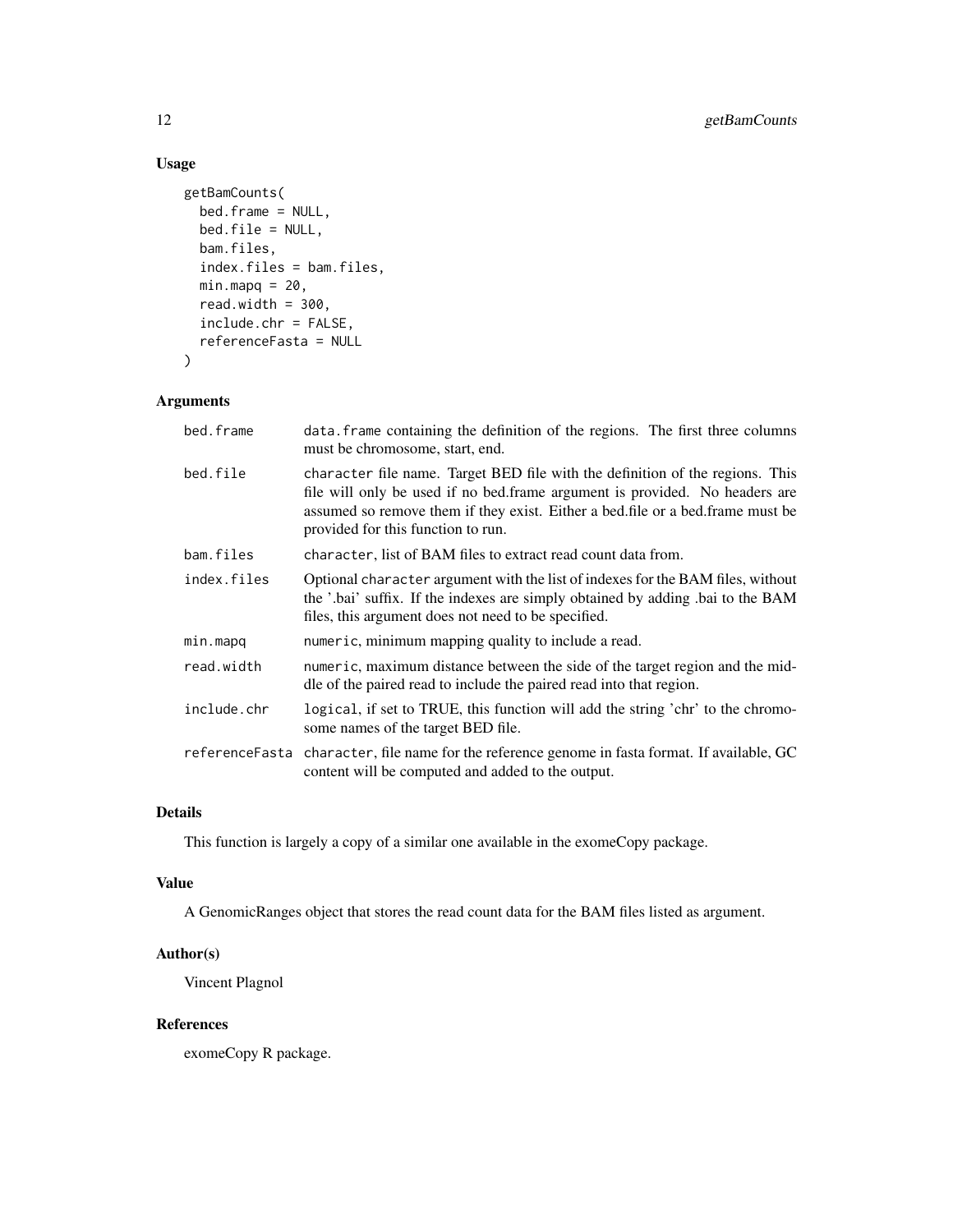#### <span id="page-12-0"></span>get\_loglike\_matrix 13

# Examples

```
## Not run:
load(exons.hg19)
my.counts <- getBamCounts(bed.frame = exonpos,
                          bam.files = my.bam,
                          referenceFasta = 'human_g1k_v37.fasta')
## End(Not run)
```
get\_loglike\_matrix *get\_loglike\_matrix*

#### Description

Computes the loglikelihood matrix for the three states and each exon

initialize,ExomeDepth-method *ExomeDepth initialization tool*

# Description

Builds an exomeDepth object from test and reference vectors

#### Usage

```
## S4 method for signature 'ExomeDepth'
initialize(
  .Object,
 data = NULL,
  test,
  reference,
  formula = "cbind(test, reference) \sim 1",
 phi.bins = 1,
 prop.tumor = 1,subset.for.speed = NULL,
  verbose = TRUE
\mathcal{E}
```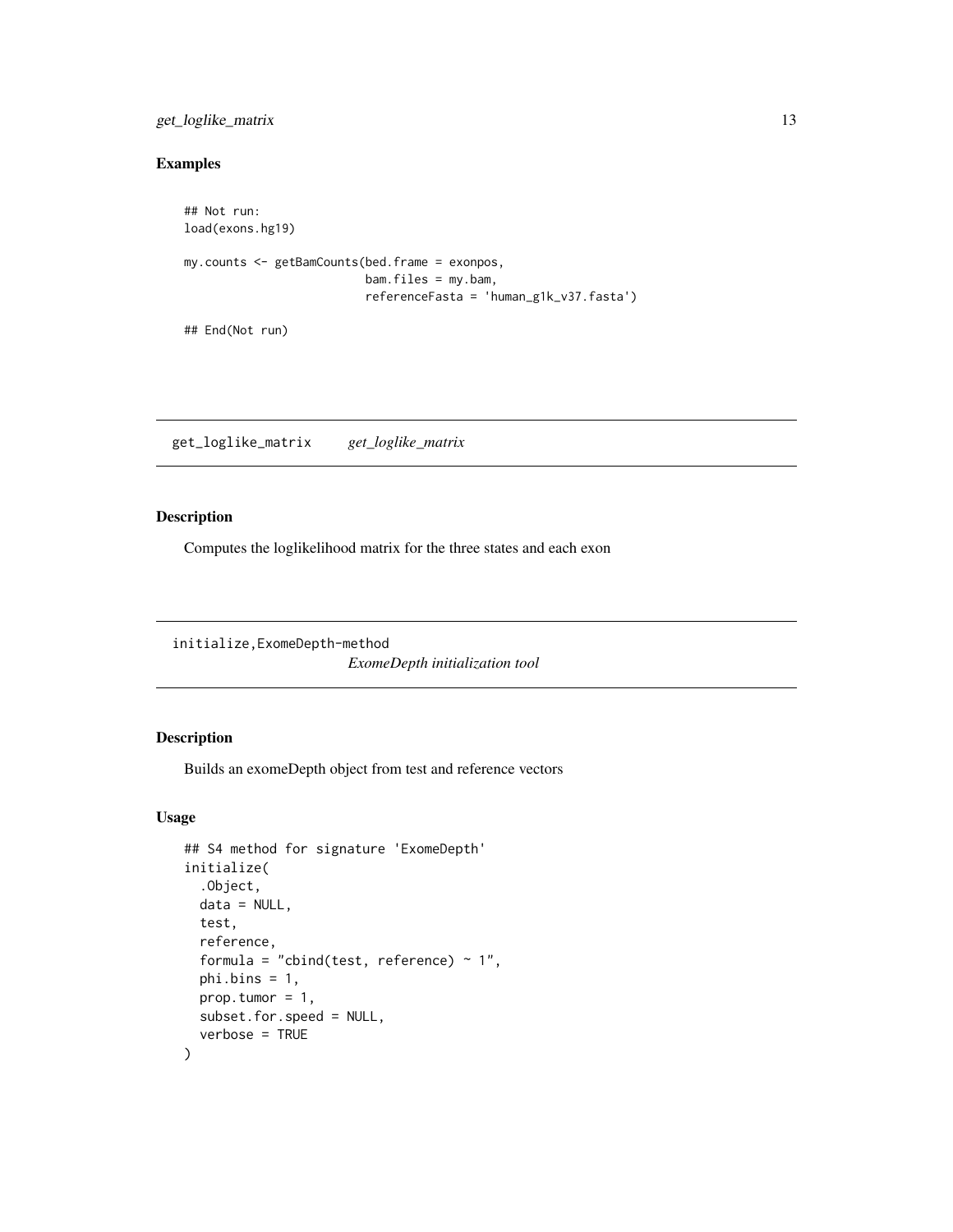# <span id="page-13-0"></span>Arguments

| .Object          | ExomeDepth object                                                                                                                                                                                                   |  |
|------------------|---------------------------------------------------------------------------------------------------------------------------------------------------------------------------------------------------------------------|--|
| data             | Data frame containing potential covariates.                                                                                                                                                                         |  |
| test             | Numeric, vector of counts for the test sample.                                                                                                                                                                      |  |
| reference        | Numeric, vector of counts for the reference sample.                                                                                                                                                                 |  |
| formula          | Linear model to be used when fitting the data.                                                                                                                                                                      |  |
| phi.bins         | Numeric, defaults to 1. Number of discrete bins for the over-dispersion parame-<br>ter phi, depending on read depth. Do not modify this parameter for the standard<br>use of ExomeDepth.                            |  |
| prop.tumor       | Numeric, defaults to 1. For the somatic variant calling, this assesses the pro-<br>portion of the test sample data originating from the tumour. Do not modify this<br>parameter for the standard use of ExomeDepth. |  |
| subset.for.speed |                                                                                                                                                                                                                     |  |
|                  | Numeric, defaults to NULL. If non-null, this sets the number of data points to<br>be used for an accelerated fit of the data.                                                                                       |  |
| verbose          | Logical, controls the output level.                                                                                                                                                                                 |  |

plot-methods *Plotting function for ExomeDepth objects*

# Description

Plot function for the ExomeDepth class

# Usage

```
## S4 method for signature 'ExomeDepth,ANY'
plot(
 x,
 sequence,
 xlim,
 ylim = NULL,
 count.threshold = 10,
 ylab = "Observed by expected read ratio",
 xlab = ",
  type = "b",
 pch = "+",
 with.gene = FALSE,
 col = "red",...
\mathcal{L}
```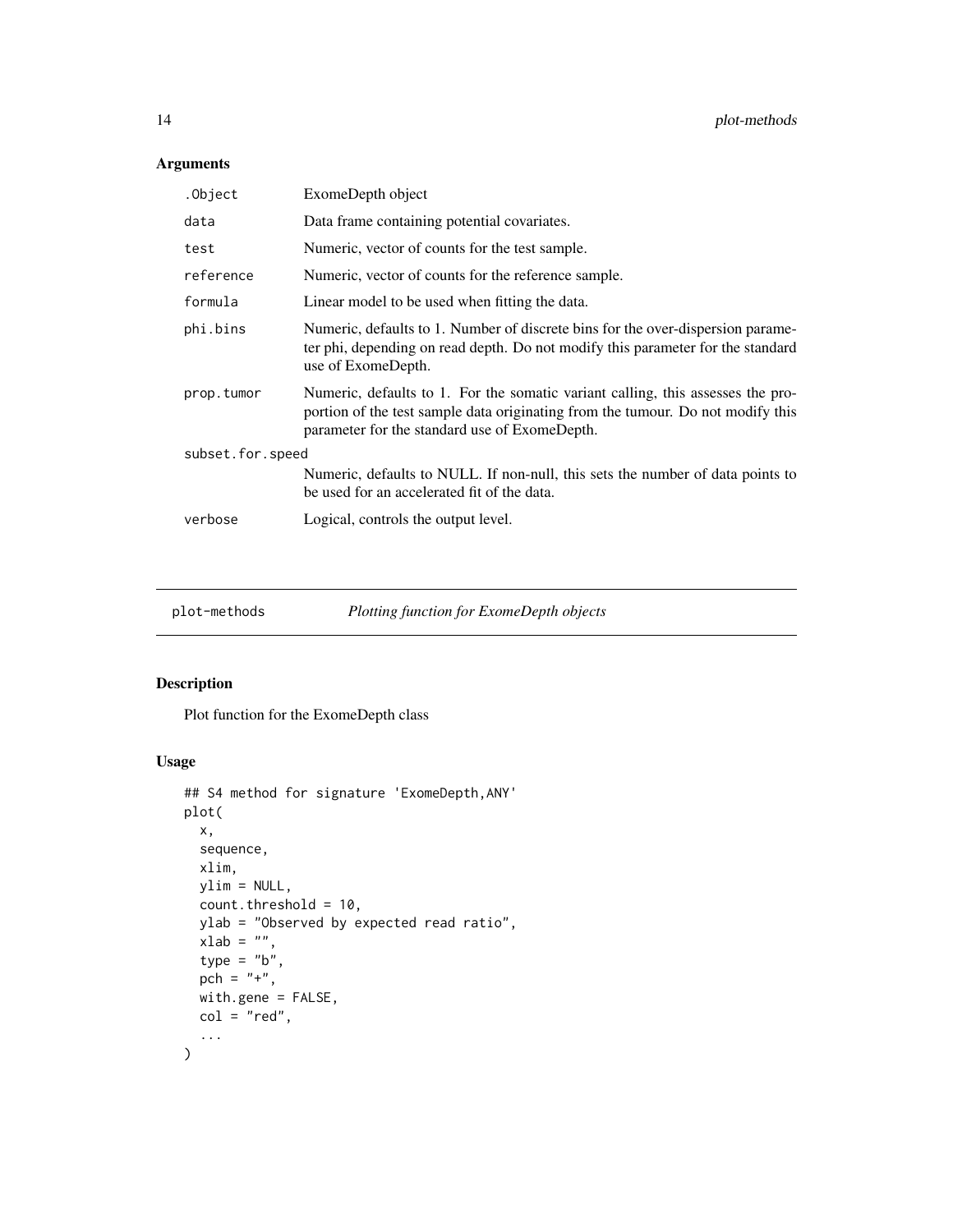#### <span id="page-14-0"></span>qbetabinom 15

# Arguments

| X               | ExomeDepth object                                                                                                                    |
|-----------------|--------------------------------------------------------------------------------------------------------------------------------------|
| sequence        | character, Name of the sequence/chromosome of the region to plot (for example<br>"chr5" would be typical)                            |
| xlim            | numeric of size 2, start and end position of the region to plot                                                                      |
| ylim            | numeric of size 2, range for the y-axis                                                                                              |
| count.threshold |                                                                                                                                      |
|                 | numeric, minimum number of reads in the reference set to display a point in the                                                      |
|                 | plot                                                                                                                                 |
| ylab            | Defaults to"                                                                                                                         |
| xlab            | Defaults to"                                                                                                                         |
| type            | Defaults to 'b'                                                                                                                      |
| pch             | Defaults to $'+$                                                                                                                     |
| with.gene       | Logical, defaults to FALSE, Should the gene information (obtained from the<br>annotation data) be plotted under the read depth plot? |
| col             | character, Colour for the line displaying the read depth ratio for each exon                                                         |
| .               | Additional arguments to be passed to the base plot function                                                                          |
|                 |                                                                                                                                      |

qbetabinom *Quantile for betabin function*

# Description

Quantile function for the betabinomal distribution using the p/phi parameterisation.

# Usage

```
qbetabinom(p, size, phi, prob)
```
#### Arguments

| p    | Point of the distribution from which one is looking for the quantile |
|------|----------------------------------------------------------------------|
| size | Sample size of the random variable                                   |
| phi  | Over-dispersion parameter                                            |
| prob | Mean probability of the binomial distribution                        |

# Details

Filling a gap in the VGAM package.

#### Value

A real number corresponding to the quantile p.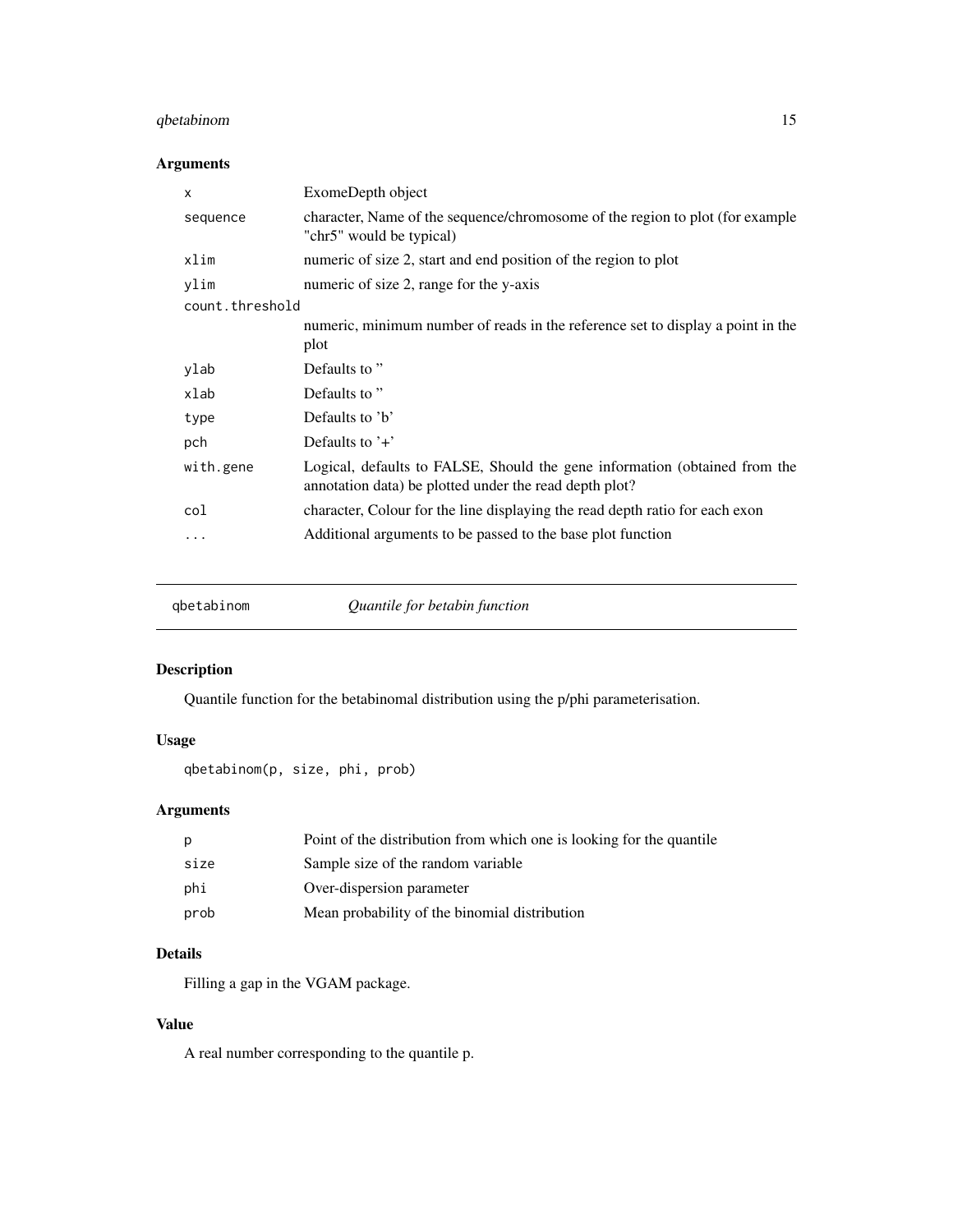# <span id="page-15-0"></span>Author(s)

Vincent Plagnol

#### See Also

VGAM R package.

# qbetabinom.ab *Quantile function for the beta-binomial distribution*

# Description

Standard qbetabinomial.ab function which is missing from the VGAM package.

#### Usage

```
qbetabinom.ab(p, size, shape1, shape2)
```
#### Arguments

| p      | Mean value of the beta-binomial distribution.    |
|--------|--------------------------------------------------|
| size   | Size of the beta-binomial.                       |
| shape1 | First parameter of the beta distribution for p.  |
| shape2 | Second parameter of the beta distribution for p. |

# Value

A quantile of the distribution.

#### See Also

VGAM package.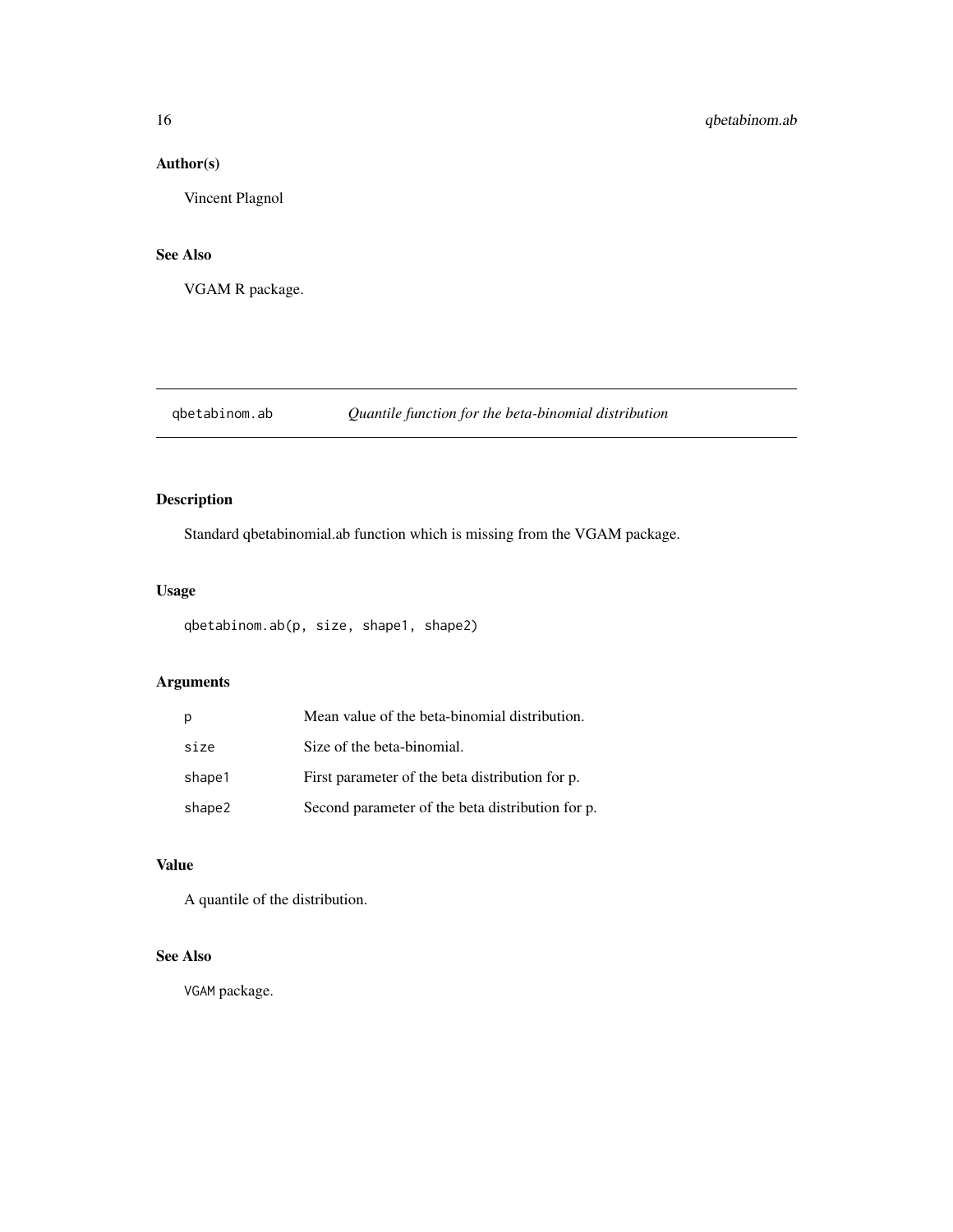<span id="page-16-0"></span>select.reference.set *Combine multiple samples to optimize the reference set in order to maximise the power to detect CNV.*

# Description

The power to detect copy number variant (CNVs) from targeted sequence data can be maximised if the most appropriate set of sequences is used as reference. This function is designed to combine multiple reference exomes in order to build the best reference set.

#### Usage

```
select.reference.set(
  test.counts,
  reference.counts,
 bin.length = NULL,
  n.bins.reduced = 0,
  data = NULL,
  formula = "cbind(test, reference) \sim 1",
 phi.bins = 1
\mathcal{L}
```
#### Arguments

| test.counts      | Read count data for the test sample (numeric, typically a vector of integer val-<br>ues).                                                                                                                                                                                                                                                                                                      |  |
|------------------|------------------------------------------------------------------------------------------------------------------------------------------------------------------------------------------------------------------------------------------------------------------------------------------------------------------------------------------------------------------------------------------------|--|
| reference.counts |                                                                                                                                                                                                                                                                                                                                                                                                |  |
|                  | Matrix of read count data for a set of additional samples that can be used as a<br>comparison point for the test sample.                                                                                                                                                                                                                                                                       |  |
| bin.length       | Length (in bp) of each of the regions (often exons, but not necessarily) that<br>were used to compute the read count data (i.e. what is provided in the argument<br>test.counts of this function). If not provided all bins are assumed to have equal<br>length.                                                                                                                               |  |
| n.bins.reduced   | This optimization function can be slow when applied genome-wide. For the<br>purpose of building the reference sample, it is not necessary to use the full data.<br>The number provided by this argument specifies the number of regions (typically<br>exons) that will be sub-sampled (using a grid) to optimise the referenceset. I find<br>that 10,000 is largely sufficient for exome data. |  |
| data             | Defaults to NULL: A data frame of covariates that can be included in the model.                                                                                                                                                                                                                                                                                                                |  |
| formula          | Defaults to 'cbind(test, reference) $\sim$ 1'. This formula will be used to fit the read<br>count data. Covariates present in the data frame (for example GC content) can<br>be included in the right hand side of the equation'. If covariates are provided<br>they must be provided as arguments (in the data frame "data").                                                                 |  |
| phi.bins         | Numeric integer (typically 1, 2, or 3) that specifies the number of windows<br>where the over-dispersion parameter phi can vary. It defaults to 1, i.e. a sin-<br>gle over-dispersion parameter, independently of read depth.                                                                                                                                                                  |  |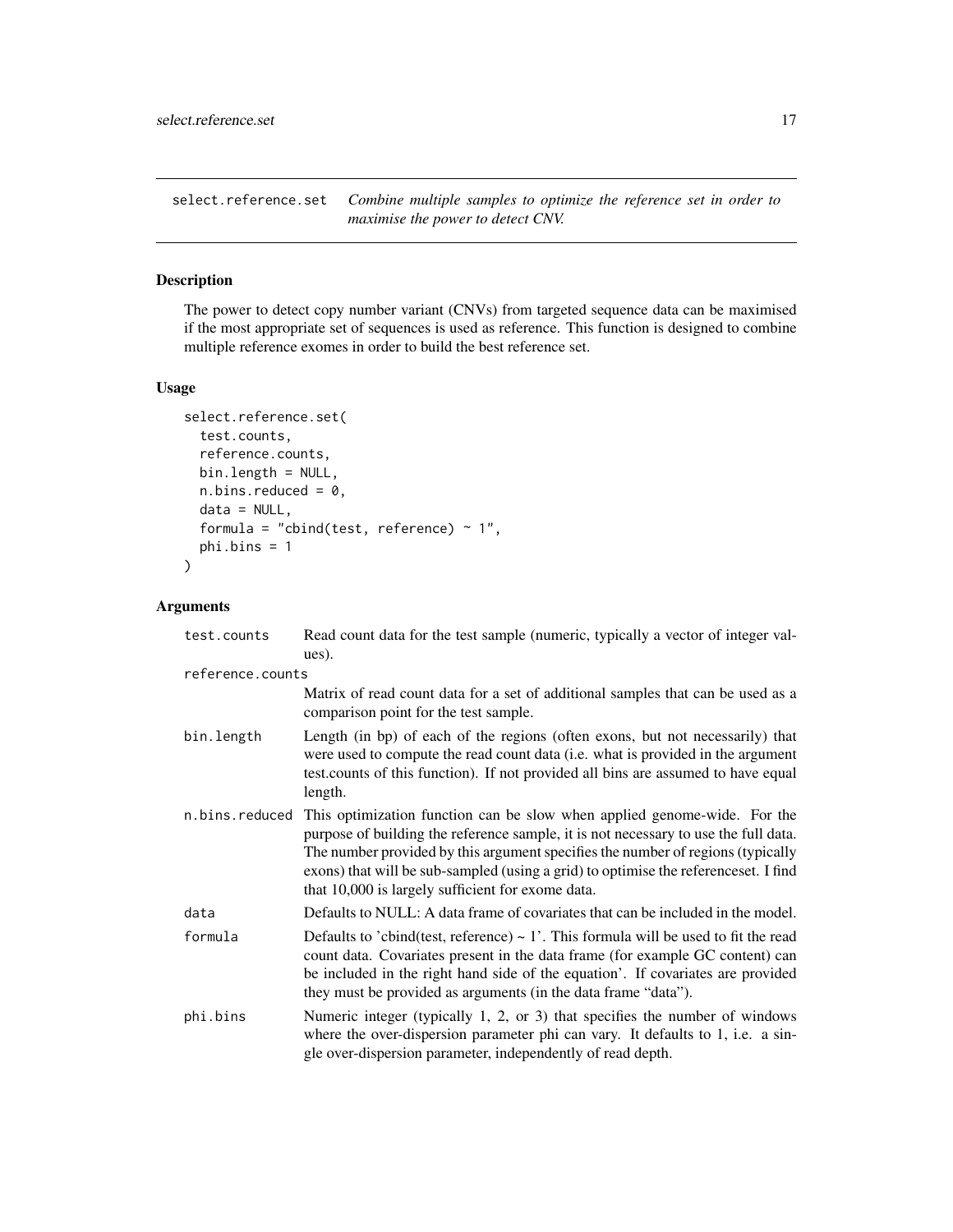# <span id="page-17-0"></span>Value

| reference.choice |                                                                                                                                                                                                   |
|------------------|---------------------------------------------------------------------------------------------------------------------------------------------------------------------------------------------------|
|                  | character: list of samples selected as optimum reference set.                                                                                                                                     |
|                  | summary stats A data frame summarizing the output of this computation, including expected<br>Bayes factor, Rs statistic (see reference for explanation) for multiple choices of<br>reference set. |

somatic.CNV.call *somatic.CNV.call*

# Description

Call somatic variants between healthy and disease tissues.

#### Usage

```
somatic.CNV.call(normal, tumor, prop.tumor = 1, chromosome, start, end, names)
```
#### Arguments

| normal     | Read count data (numeric vector) for the normal tissue.                                                                                |
|------------|----------------------------------------------------------------------------------------------------------------------------------------|
| tumor      | Read count data (numeric vector) for the tumor.                                                                                        |
| prop.tumor | Proportion of the tumour DNA in the tumour sample (between 0 and 1, and less<br>than 1 if there is normal tissue in the tumor sample). |
| chromosome | Chromosome information for the bins.                                                                                                   |
| start      | Start position of each bin (typically in bp).                                                                                          |
| end        | End position of each bin.                                                                                                              |
| names      | Names for each bin (tyically exon names but any way to track the bins will do).                                                        |

# Details

Use read depth data from targeted sequencing experiments to call CNV between a tumor and matched healthy tissue. This is an experimental function at this stage.

#### Value

An ExomeDepth object with CNV calls.

#### Note

Absolutely experimental, not the main function from the package.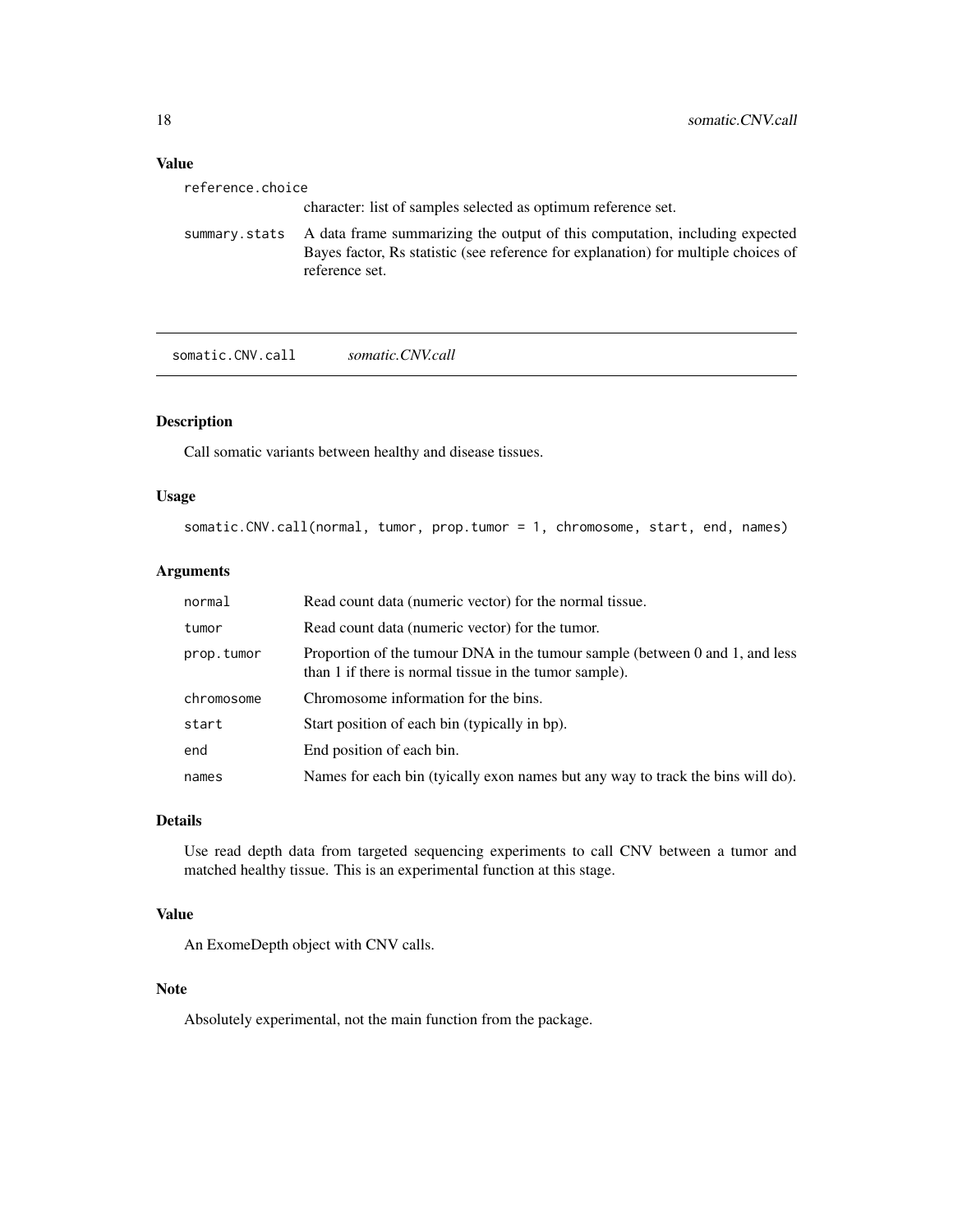<span id="page-18-0"></span>TestCNV,ExomeDepth-method

*TestCNV*

#### Description

Computes the Bayes Factor in favour of a CNV defined by position and type.

# Usage

## S4 method for signature 'ExomeDepth' TestCNV(x, chromosome, start, end, type)

#### Arguments

| $\mathsf{x}$ | ExomeDepth object                                  |
|--------------|----------------------------------------------------|
| chromosome   | Character, chromosome name.                        |
| start        | Numeric, start of the tested CNV                   |
| end          | Numeric, end of the tested CNV                     |
| type         | Character, must be either deletion or duplication. |

viterbi.hmm *Computes the Viterbi path for a hidden markov model*

#### Description

Estimates the most likely path for a hidden Markov Chain using the maximum likelihood Viterbi algorithm.

#### Usage

viterbi.hmm(transitions, loglikelihood, positions, expected.CNV.length)

#### Arguments

| transitions         | <b>Transition matrix</b>                                                                          |
|---------------------|---------------------------------------------------------------------------------------------------|
| loglikelihood       | numeric matrix containing the loglikelihood of the data under the possible states                 |
| positions           | Positions of the exons                                                                            |
| expected.CNV.length |                                                                                                   |
|                     | Expected length of CNV calls, which has an impact on the transition matrix<br>between CNV states. |
|                     |                                                                                                   |

# Details

Standard forward-backward Viterbi algorithm using a precomputed matrix of likelihoods.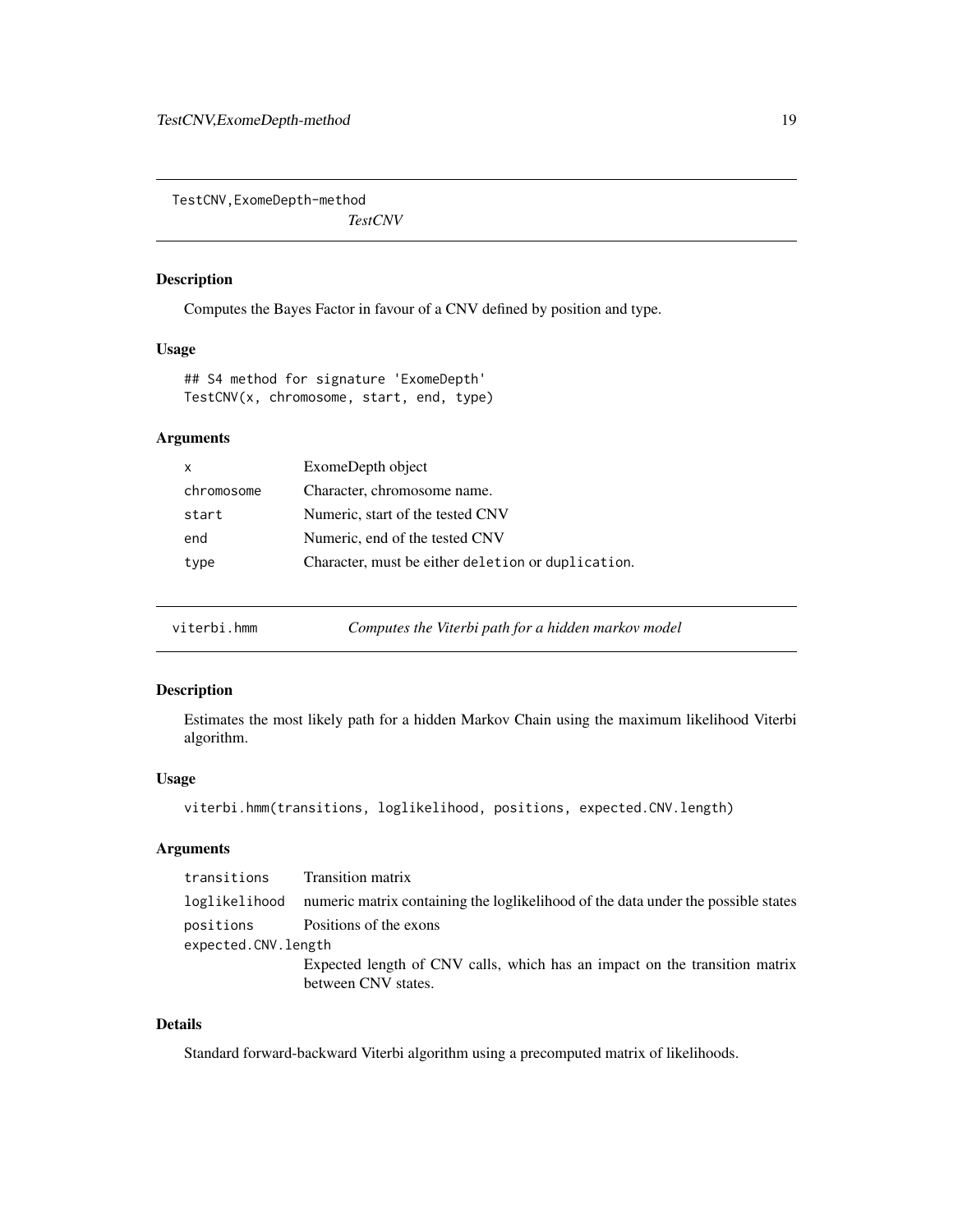# Value

comp1 Description of 'comp1' comp2 Description of 'comp2'